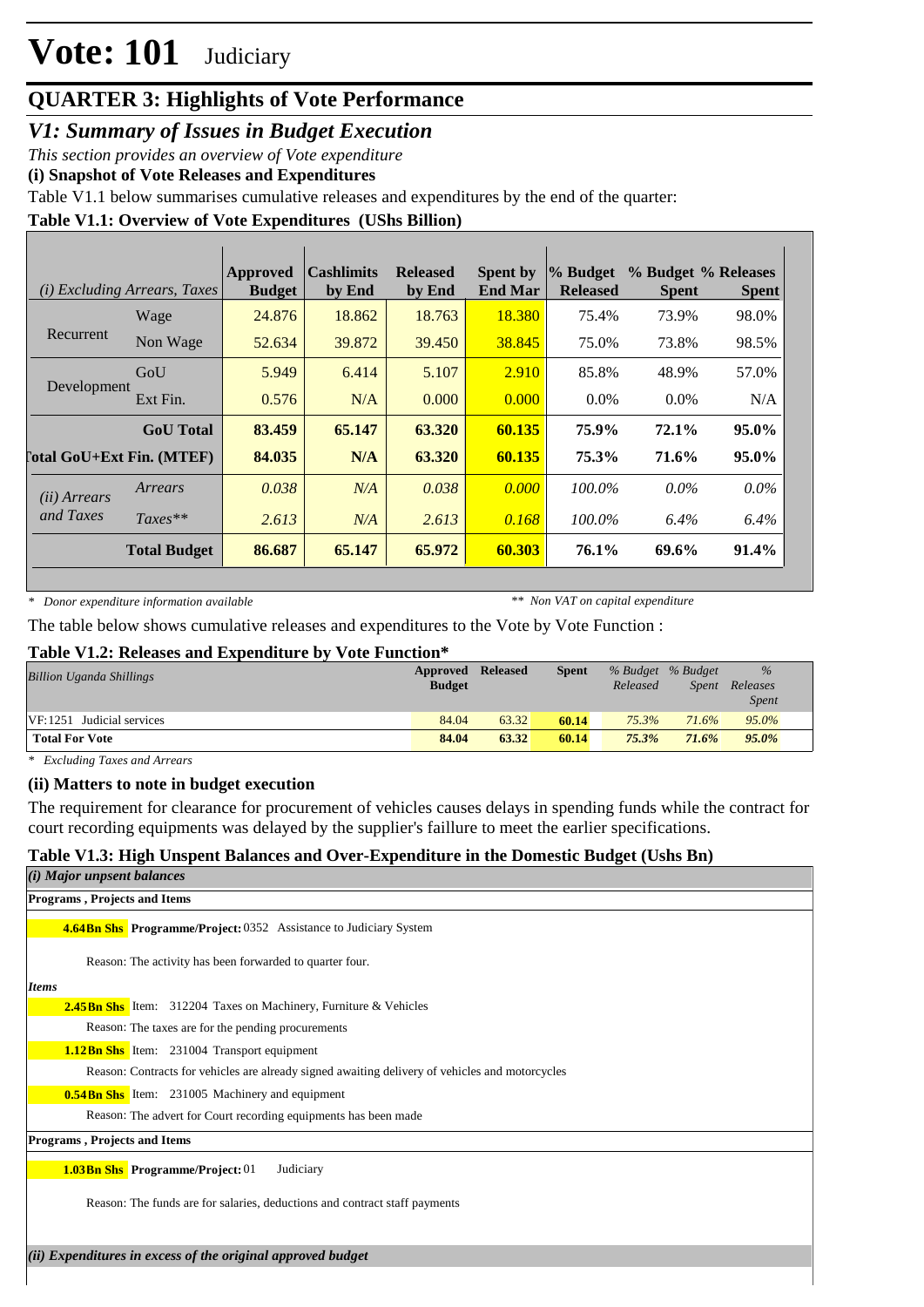## **QUARTER 3: Highlights of Vote Performance**

*\* Excluding Taxes and Arrears*

## *V2: Performance Highlights*

*This section provides highlights of output performance, focusing on key outputs and actions impelemented to improve section performance.*

### **Table V2.1: Key Vote Output Indicators and Expenditures\***

| Vote, Vote Function<br><b>Key Output</b>                                   | <b>Approved Budget and</b><br><b>Planned outputs</b>                                                                     | <b>Cumulative Expenditure</b><br>and Performance                                                                                                     | <b>Status and Reasons for</b><br>any Variation from Plans                                                    |  |  |
|----------------------------------------------------------------------------|--------------------------------------------------------------------------------------------------------------------------|------------------------------------------------------------------------------------------------------------------------------------------------------|--------------------------------------------------------------------------------------------------------------|--|--|
| <b>Vote Function: 1251 Judicial services</b>                               |                                                                                                                          |                                                                                                                                                      |                                                                                                              |  |  |
| <b>Output: 125101</b>                                                      | Disposal of Appeals in the Supreme Court                                                                                 |                                                                                                                                                      |                                                                                                              |  |  |
|                                                                            | Description of Performance: 45 Criminal Appeals, 35 Civil<br>Appeals and 10 Constitutional<br>Appeals disposed of.       | 4 Civil appeals and 14 civil<br>applications disposed of<br>4 criminal appeals and 1<br>criminal application disposed of                             | Delays in transmission of<br>reports from the field.<br>Performance is only for two<br>months in the quarter |  |  |
|                                                                            |                                                                                                                          | 1 Constitutional Case<br>Applications and 4<br><b>Constitutional Petition cases</b><br>were disposed of (Total 28<br>cases as of 28th February 2015) |                                                                                                              |  |  |
| Performance Indicators:                                                    |                                                                                                                          |                                                                                                                                                      |                                                                                                              |  |  |
| No. of of Criminal Appeals<br>in the Supreme Court timely<br>disposed off. | 45                                                                                                                       | 5                                                                                                                                                    |                                                                                                              |  |  |
| No. of Civil Appeals in the<br>Supreme Court timely<br>disposed            | 35                                                                                                                       | 18                                                                                                                                                   |                                                                                                              |  |  |
| <b>Output Cost:</b>                                                        | UShs Bn:<br>6.656                                                                                                        | UShs Bn:                                                                                                                                             | 72.1%<br>4.797 % Budget Spent:                                                                               |  |  |
| Output: 125102                                                             |                                                                                                                          | Disposal of Appeals and Constitutional Matters in the Court of Appeal                                                                                |                                                                                                              |  |  |
|                                                                            | Description of Performance: 200 Civil Appeals, 400 criminal 86 civil appeals and 65 civil<br>appeals disposed of.        | applications disposed of (Total reports from the field<br>151 Civil cases)                                                                           | Delays in transmission of                                                                                    |  |  |
|                                                                            |                                                                                                                          | 9 constitutional case<br>applications and 11 petitions<br>disposed of (Total 20<br><b>Constitutional Cases</b> )                                     |                                                                                                              |  |  |
|                                                                            | 2 Election Petition Appeals, 3<br><b>Election Petition Applications</b><br>were disposed of (Total 5<br>Election cases); |                                                                                                                                                      |                                                                                                              |  |  |
|                                                                            |                                                                                                                          | 81 Criminal Appeals and 11<br>Criminal Applications were<br>disposed of (Total 92 cases)                                                             |                                                                                                              |  |  |
| Performance Indicators:                                                    |                                                                                                                          |                                                                                                                                                      |                                                                                                              |  |  |
| No. of Criminal Appeals in<br>the Court of Appeal<br>Disposed off          | 400                                                                                                                      | 92                                                                                                                                                   |                                                                                                              |  |  |
| No. of Civil Appeals in the<br>Court of Appeal Disposed off                | 200                                                                                                                      | 151                                                                                                                                                  |                                                                                                              |  |  |
| <b>Output Cost:</b>                                                        | UShs Bn:<br>7.318                                                                                                        | UShs Bn:<br>5.411                                                                                                                                    | 73.9%<br>% Budget Spent:                                                                                     |  |  |
| Output: 125103                                                             | Disposal of Appeals and Suits in the High Court                                                                          |                                                                                                                                                      |                                                                                                              |  |  |
| Description of Performance: 4,070 Civil suits, 2,297                       | Commercial suits, 1,984<br>Criminal suits, 3,561 Family                                                                  | 2784 civil suits and 108 civil<br>appeals disposed of                                                                                                | Delays in transmission of<br>reports from the field. The<br>report only captures data upto                   |  |  |
|                                                                            | suits and 2,516 Land Cases and<br>572 Anti Corruption cases<br>disposed of                                               | 1300 commercial suits were<br>disposed of (with 386 of them<br>by mediation)                                                                         | February 2015.                                                                                               |  |  |
|                                                                            |                                                                                                                          | 1280 criminal suits and 100<br>criminal appeals disposed of                                                                                          |                                                                                                              |  |  |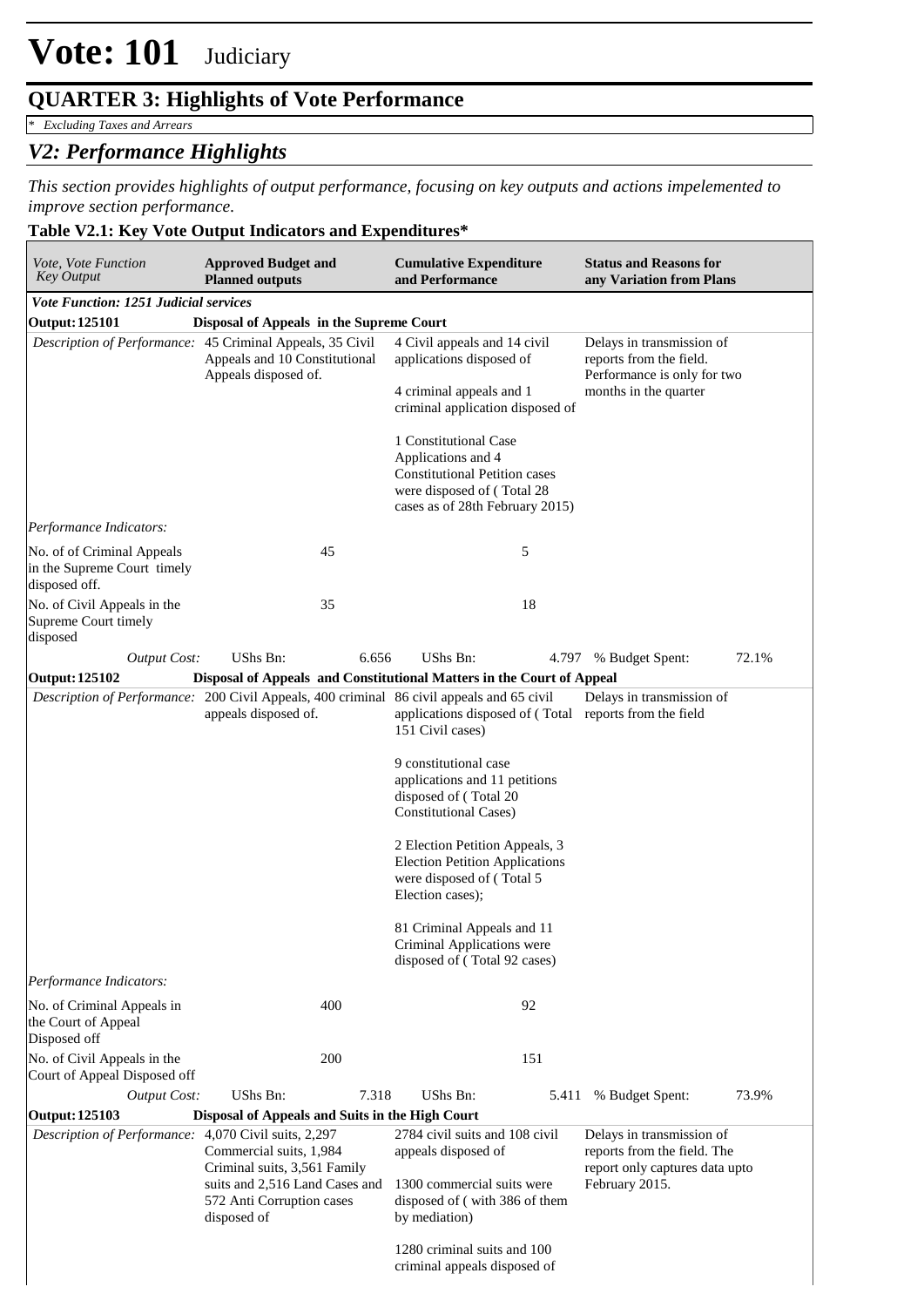# **Vote: 101** Judiciary

| Vote, Vote Function<br><b>Key Output</b>                                                                            | <b>Approved Budget and</b><br><b>Planned outputs</b>                                                                                                                                                                                                                                                                                                                                                                                          | <b>Cumulative Expenditure</b><br>and Performance |                                                              | <b>Status and Reasons for</b><br>any Variation from Plans |                                                             |       |  |
|---------------------------------------------------------------------------------------------------------------------|-----------------------------------------------------------------------------------------------------------------------------------------------------------------------------------------------------------------------------------------------------------------------------------------------------------------------------------------------------------------------------------------------------------------------------------------------|--------------------------------------------------|--------------------------------------------------------------|-----------------------------------------------------------|-------------------------------------------------------------|-------|--|
|                                                                                                                     |                                                                                                                                                                                                                                                                                                                                                                                                                                               |                                                  | 2441 Family Suits were<br>disposed of;                       |                                                           |                                                             |       |  |
|                                                                                                                     |                                                                                                                                                                                                                                                                                                                                                                                                                                               |                                                  | 1023 land cases disposed of                                  |                                                           |                                                             |       |  |
|                                                                                                                     |                                                                                                                                                                                                                                                                                                                                                                                                                                               |                                                  | 166 anti corruption cases<br>disposed of                     |                                                           |                                                             |       |  |
|                                                                                                                     |                                                                                                                                                                                                                                                                                                                                                                                                                                               |                                                  | 1219 Cases were disposed of<br>under Execution and Baillifs; |                                                           |                                                             |       |  |
|                                                                                                                     |                                                                                                                                                                                                                                                                                                                                                                                                                                               |                                                  | 9 Cases were disposed of under<br>War Crimes                 |                                                           |                                                             |       |  |
| Performance Indicators:                                                                                             |                                                                                                                                                                                                                                                                                                                                                                                                                                               |                                                  |                                                              |                                                           |                                                             |       |  |
| No. of Civil and Criminal<br>Suits in the High Court<br>disposed off                                                |                                                                                                                                                                                                                                                                                                                                                                                                                                               | 12,500                                           |                                                              | 1946                                                      |                                                             |       |  |
| No. of Civil and Criminal<br>Appeals in the High Court<br>disposed off                                              | 2,500                                                                                                                                                                                                                                                                                                                                                                                                                                         |                                                  |                                                              | 54                                                        |                                                             |       |  |
| <b>Output Cost:</b>                                                                                                 | UShs Bn:                                                                                                                                                                                                                                                                                                                                                                                                                                      | 26.560                                           | UShs Bn:                                                     |                                                           | 19.464 % Budget Spent:                                      | 73.3% |  |
| <b>Output: 125104</b>                                                                                               | Disposal of Suits and Appeals in the Magistrate Courts                                                                                                                                                                                                                                                                                                                                                                                        |                                                  |                                                              |                                                           |                                                             |       |  |
|                                                                                                                     | Description of Performance: 123,919 cases disposed (60,000 66,688 cases were disposed of<br>Delays in transmission of<br>cases at Chief Magistrates;<br>(35,009 cases at Chief<br>reports from the field. The<br>54,000 cases at Grade I Courts;<br>Magistrates courts, 25,855 cases report lacks data for March<br>9,919 cases at Grade II Courts)<br>at Grade 1 level and 5,824 at<br>2015.<br>Grade 2 level courts) As of<br>February 2015 |                                                  |                                                              |                                                           |                                                             |       |  |
| Performance Indicators:                                                                                             |                                                                                                                                                                                                                                                                                                                                                                                                                                               |                                                  |                                                              |                                                           |                                                             |       |  |
| No. of Suits (Family,<br>Criminal, Civil, Land and<br>Anti-Coruption ) in the<br>Magistrates Courts disposed<br>off |                                                                                                                                                                                                                                                                                                                                                                                                                                               | 123,919                                          |                                                              | 66688                                                     |                                                             |       |  |
| <b>Output Cost:</b>                                                                                                 | UShs Bn:                                                                                                                                                                                                                                                                                                                                                                                                                                      | 24.451                                           | UShs Bn:                                                     |                                                           | 18.179 % Budget Spent:                                      | 74.4% |  |
| <b>Output: 125180</b>                                                                                               | <b>Construction and Rehabilitation of Judicial Courts</b>                                                                                                                                                                                                                                                                                                                                                                                     |                                                  |                                                              |                                                           |                                                             |       |  |
| Description of Performance: Renovation of Mbarara High                                                              | Court, Kitgum and Nebbi Chief<br>Magistrates.                                                                                                                                                                                                                                                                                                                                                                                                 |                                                  |                                                              |                                                           | Awaiting reports from the field Insufficient funds released |       |  |
| Performance Indicators:                                                                                             |                                                                                                                                                                                                                                                                                                                                                                                                                                               |                                                  |                                                              |                                                           |                                                             |       |  |
| No. of Courts renovated<br>against plan                                                                             | 7                                                                                                                                                                                                                                                                                                                                                                                                                                             |                                                  |                                                              | $\boldsymbol{0}$                                          |                                                             |       |  |
| No. of Courts built against<br>plan                                                                                 | $\boldsymbol{0}$                                                                                                                                                                                                                                                                                                                                                                                                                              |                                                  |                                                              | $\boldsymbol{0}$                                          |                                                             |       |  |
| <b>Output Cost:</b>                                                                                                 | UShs Bn:                                                                                                                                                                                                                                                                                                                                                                                                                                      | 0.635                                            | UShs Bn:                                                     | 0.277                                                     | % Budget Spent:                                             | 43.6% |  |
| <b>Vote Function Cost</b>                                                                                           | <b>UShs Bn:</b>                                                                                                                                                                                                                                                                                                                                                                                                                               | 84.035 UShs Bn:                                  |                                                              |                                                           | 60.135 % Budget Spent:                                      | 71.6% |  |
| <b>Cost of Vote Services:</b>                                                                                       | UShs Bn:                                                                                                                                                                                                                                                                                                                                                                                                                                      | 84.035 UShs Bn:                                  |                                                              |                                                           | 60.135 % Budget Spent:                                      | 71.6% |  |

## **QUARTER 3: Highlights of Vote Performance**

*\* Excluding Taxes and Arrears*

Due to lack of connectivity in most Courts, it is not possible to capture the accurate disposal of Cases. There is also need to expedite restructuring of the Judiciary to cater for recruitment of dedicated data entry clerks and Transcribers among others.

### **Table V2.2: Implementing Actions to Improve Vote Performance**

| <b>Planned Actions:</b>                          | <b>Actual Actions:</b>                                | <b>Reasons for Variation</b>        |
|--------------------------------------------------|-------------------------------------------------------|-------------------------------------|
| Vote: 101 Judiciary                              |                                                       |                                     |
| Vote Function: 12.51 Judicial services           |                                                       |                                     |
| Continue to lobby for the passing of the<br>bill | The Bill awaits the ammendment of the<br>Constitution | Need for Constitutional ammendments |
| Vote: 101 Judiciary                              |                                                       |                                     |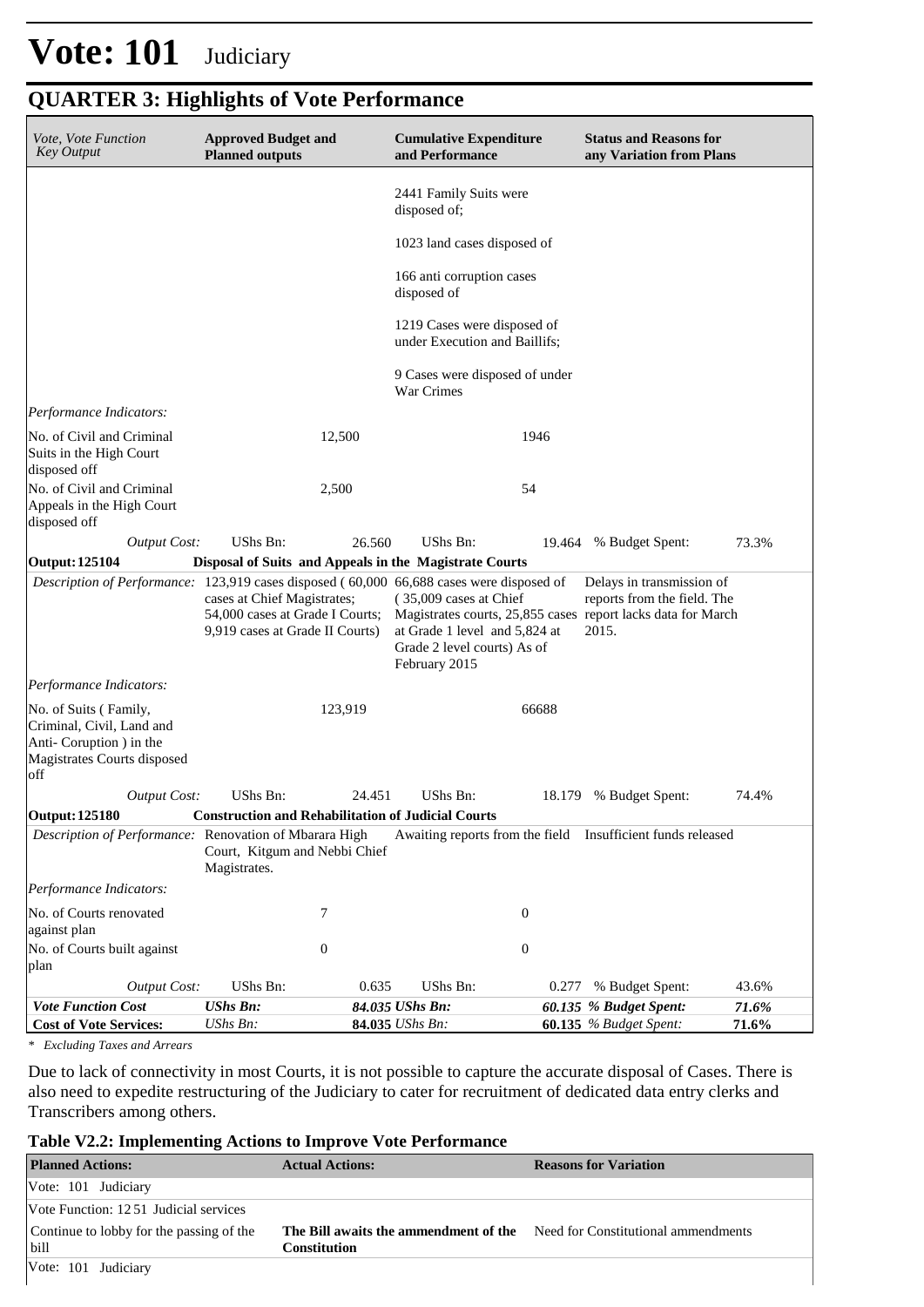## **QUARTER 3: Highlights of Vote Performance**

| <b>Planned Actions:</b>                                                                                                                                                                                                                                                                  | <b>Actual Actions:</b>                                                                                                                                                                                                                                                                                                                                 | <b>Reasons for Variation</b>                                            |
|------------------------------------------------------------------------------------------------------------------------------------------------------------------------------------------------------------------------------------------------------------------------------------------|--------------------------------------------------------------------------------------------------------------------------------------------------------------------------------------------------------------------------------------------------------------------------------------------------------------------------------------------------------|-------------------------------------------------------------------------|
| Vote Function: 1251 Judicial services                                                                                                                                                                                                                                                    |                                                                                                                                                                                                                                                                                                                                                        |                                                                         |
| Continue to with the restructuring process;<br>Finalise the development of the<br>Performance Management System;<br><b>Embark on the Court Recording</b><br>Equipment for the lower courts;<br>Strengthen Cmall Claims Procedure,<br>Alternative Dispute Resolution and Plea<br>Bargains | The Restructuring process has not yet<br>been undertaken by the Ministry of<br><b>Public Service: The Performance</b><br>Enhancement tool is now ready for<br>piloting at the five selected sites; the<br>Court recording equipments continue to<br>be procured; the new initiatives such as<br>Plea bargaining, ADR and Small Claims<br>are on Corse. | Only Restructuring is awaiting action by<br>Ministry of Public Service. |
| Continue resource mobilisation for the<br><b>JLOS</b> house                                                                                                                                                                                                                              | There was a policy shift and this was<br>taken up the JLOS Secretariat under<br><b>PPP</b> arrangement                                                                                                                                                                                                                                                 | Shift in Policy                                                         |

## *V3: Details of Releases and Expenditure*

*This section provides a comprehensive summary of the outputs delivered by the Vote and further details of Vote expenditures by Vote Function and Expenditure Item.*

#### **Table V3.1: GoU Releases and Expenditure by Output\***

| Billion Uganda Shillings                                              | Approved<br><b>Budget</b> | <b>Released</b> | <b>Spent</b> | $%$ GoU<br><b>Budget</b><br>Released | $%$ GoU<br><b>Budget</b><br><i>Spent</i> | $%$ GoU<br>Releases<br><i>Spent</i> |  |
|-----------------------------------------------------------------------|---------------------------|-----------------|--------------|--------------------------------------|------------------------------------------|-------------------------------------|--|
| VF:1251 Judicial services                                             | 83.46                     | 63.32           | 60.14        | 75.9%                                | $72.1\%$                                 | 95.0%                               |  |
| Class: Outputs Provided                                               | 77.51                     | 58.21           | 57.23        | 75.1%                                | 73.8%                                    | 98.3%                               |  |
| 125101 Disposal of Appeals in the Supreme Court                       | 6.66                      | 4.99            | 4.80         | 75.0%                                | 72.1%                                    | 96.1%                               |  |
| 125102 Disposal of Appeals and Constitutional Matters in the Court of | 7.32                      | 5.49            | 5.41         | 75.0%                                | 73.9%                                    | 98.6%                               |  |
| Appeal                                                                |                           |                 |              |                                      |                                          |                                     |  |
| 125103 Disposal of Appeals and Suits in the High Court                | 26.56                     | 19.70           | 19.46        | 74.2%                                | 73.3%                                    | 98.8%                               |  |
| 125104 Disposal of Suits and Appeals in the Magistrate Courts         | 24.45                     | 18.47           | 18.18        | 75.5%                                | 74.4%                                    | 98.4%                               |  |
| 125105 Capacity Buidling of staff in the Judiciary                    | 5.60                      | 4.32            | 4.23         | 77.2%                                | 75.6%                                    | 97.9%                               |  |
| 125106 Judiciary Support Services                                     | 6.92                      | 5.25            | 5.14         | 75.8%                                | 74.2%                                    | 98.0%                               |  |
| Class: Capital Purchases                                              | 5.95                      | 5.11            | 2.91         | 85.8%                                | 48.9%                                    | 57.0%                               |  |
| 125175 Purchase of Motor Vehicles and Other Transport Equipment       | 3.76                      | 2.92            | 1.79         | 77.6%                                | 47.7%                                    | 61.5%                               |  |
| 125176 Purchase of Office and ICT Equipment, including Software       | 0.46                      | 0.46            | 0.27         | $100.0\%$                            | 57.5%                                    | 57.5%                               |  |
| 125177 Purchase of Specialised Machinery & Equipment                  | 0.76                      | 0.76            | 0.41         | $100.0\%$                            | 54.2%                                    | 54.2%                               |  |
| 125178 Purchase of Office and Residential Furniture and Fittings      | 0.33                      | 0.33            | 0.16         | $100.0\%$                            | 48.5%                                    | 48.5%                               |  |
| 125180 Construction and Rehabilitation of Judicial Courts             | 0.64                      | 0.64            | 0.28         | 100.0%                               | 43.6%                                    | 43.6%                               |  |
| <b>Total For Vote</b>                                                 | 83.46                     | 63.32           | 60.14        | 75.9%                                | 72.1%                                    | 95.0%                               |  |

*\* Excluding Taxes and Arrears*

## **Table V3.2: 2015/16 GoU Expenditure by Item**

| <b>Billion Uganda Shillings</b>                           | Approved<br><b>Budget</b> | <b>Releases</b> | <b>Expend-</b><br>iture | % Budged<br><b>Released</b> | % Budget<br><b>Spent</b> | %Releases<br><b>Spent</b> |
|-----------------------------------------------------------|---------------------------|-----------------|-------------------------|-----------------------------|--------------------------|---------------------------|
| <b>Output Class: Outputs Provided</b>                     | 77.51                     | 58.21           | 57.23                   | 75.1%                       | 73.8%                    | 98.3%                     |
| 211101 General Staff Salaries                             | 12.20                     | 9.15            | 9.00                    | 75.0%                       | 73.7%                    | 98.3%                     |
| 211102 Contract Staff Salaries (Incl. Casuals, Temporary) | 2.13                      | 1.70            | 1.48                    | 80.0%                       | 69.5%                    | 86.9%                     |
| $ 211103$ Allowances                                      | 8.82                      | 6.61            | 6.62                    | 75.0%                       | 75.1%                    | 100.1%                    |
| 211104 Statutory salaries                                 | 10.54                     | 7.91            | 7.90                    | 75.0%                       | 74.9%                    | 99.9%                     |
| 212101 Social Security Contributions                      | 0.18                      | 0.14            | 0.09                    | 75.0%                       | 48.0%                    | 64.0%                     |
| 212102 Pension for General Civil Service                  | 0.00                      | 0.00            | 0.00                    | N/A                         | N/A                      | N/A                       |
| 213001 Medical expenses (To employees)                    | 0.73                      | 0.55            | 0.54                    | 75.0%                       | 74.9%                    | 99.8%                     |
| 213002 Incapacity, death benefits and funeral expenses    | 0.15                      | 0.11            | 0.11                    | 75.0%                       | 74.6%                    | 99.5%                     |
| 213004 Gratuity Expenses                                  | 0.00                      | 0.00            | 0.00                    | N/A                         | N/A                      | N/A                       |
| 221001 Advertising and Public Relations                   | 0.54                      | 0.41            | 0.40                    | 75.0%                       | 74.8%                    | 99.7%                     |
| 221002 Workshops and Seminars                             | 0.49                      | 0.37            | 0.37                    | 75.0%                       | 74.9%                    | 99.9%                     |
| 221003 Staff Training                                     | 1.32                      | 0.99            | 0.99                    | 75.0%                       | 75.0%                    | 100.0%                    |
| 221005 Hire of Venue (chairs, projector, etc)             | 0.03                      | 0.02            | 0.02                    | 75.0%                       | 74.9%                    | 99.8%                     |
| 221006 Commissions and related charges                    | 10.12                     | 7.56            | 7.56                    | 74.8%                       | 74.8%                    | 100.0%                    |
| 221007 Books, Periodicals & Newspapers                    | 0.54                      | 0.40            | 0.40                    | 75.0%                       | 75.0%                    | 100.0%                    |
| 221008 Computer supplies and Information Technology (IT)  | 1.36                      | 1.02            | 0.97                    | 75.0%                       | 71.4%                    | 95.1%                     |
| 221009 Welfare and Entertainment                          | 0.31                      | 0.23            | 0.23                    | 75.0%                       | 74.9%                    | 99.8%                     |
| 221011 Printing, Stationery, Photocopying and Binding     | 0.87                      | 0.65            | 0.62                    | 75.0%                       | 71.2%                    | 95.0%                     |
| 221012 Small Office Equipment                             | 0.14                      | 0.11            | 0.11                    | 75.0%                       | 74.0%                    | 98.6%                     |